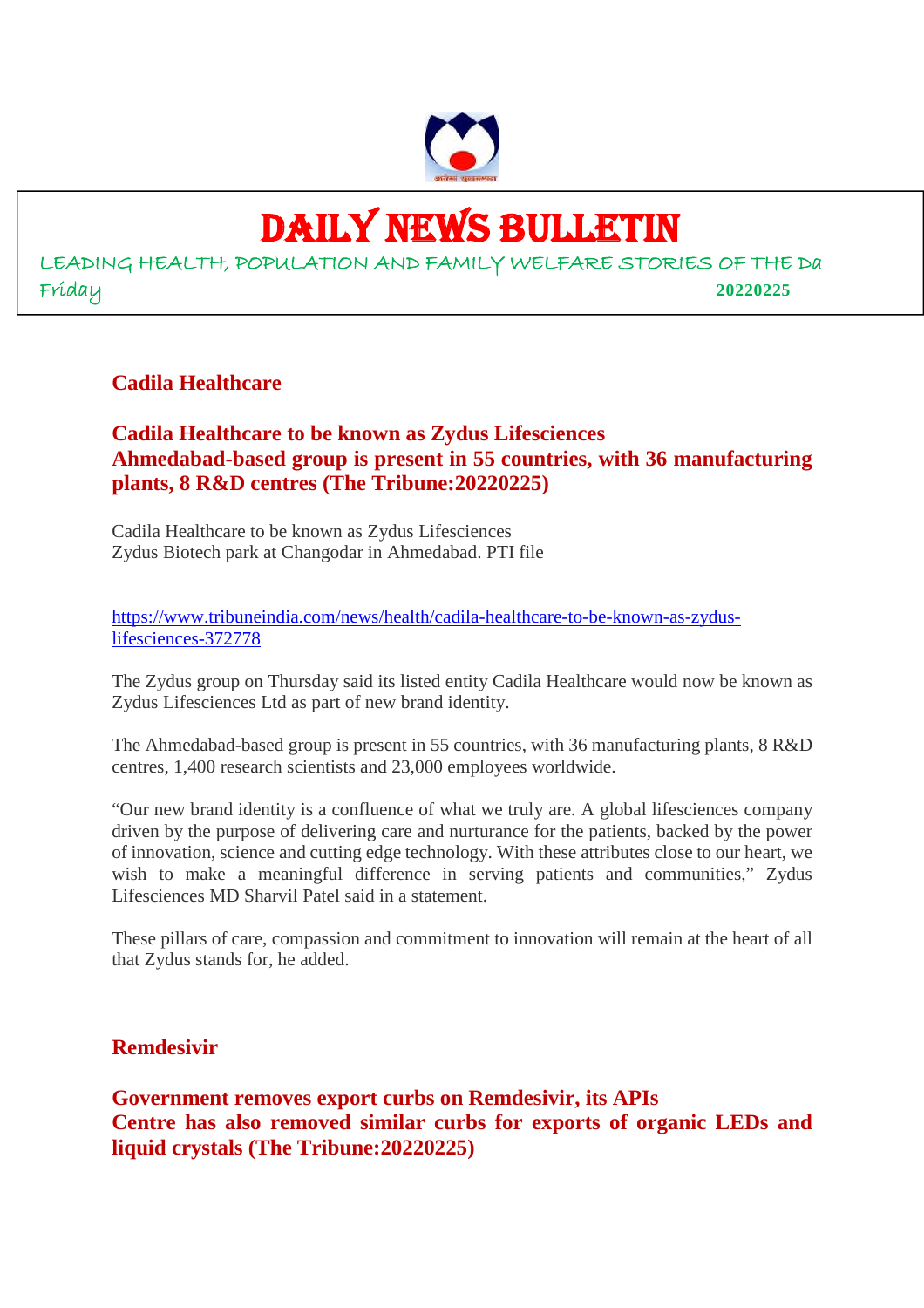https://www.tribuneindia.com/news/health/government-removes-export-curbs-on-remdesivirits-apis-372777

The government on Thursday removed export curbs on Remdesivir injection and its active pharmaceutical ingredients (APIs) amid declining Covid-19 cases in the country.

The Centre has also removed similar curbs for exports of organic LEDs (Light Emitting Diodes) and liquid crystals.

"The export policy of Injection Remdesivir and Remdesivir API, Amphotericin-B injections, Enoxaparin (formulation and API) and Intra-Venous Immunoglobulin (IVIG) (Formulation and API) ... has been made 'Free' with immediate effect," the Directorate General of Foreign Trade (DGFT) said in a notification.

In April last year, the export of injection Remdesivir, considered a key anti-viral drug in the fight against Covid-19, and its API was prohibited till the pandemic situation in the country improves.

India logged 14,148 new coronavirus infections taking the total tally of Covid-19 cases to 4,28,81,179, while the active cases dipped to 1,48,359, according to the Union Health Ministry data updated on Thursday.

The daily Covid-19 cases have remained below one lakh for 18 consecutive days.

#### **Air pollution Air pollution may increase risk of ADHD in children: Study The research found that children living in greener and less polluted areas have a 50 per cent lower risk of developing ADHD, one of the most prevalent neurodevelopmental disorders (The Tribune:20220225)**

https://www.tribuneindia.com/news/health/air-pollution-may-increase-risk-of-adhd-inchildren-study-372752

Children living in areas with higher levels of small pollution particles and less green spaces might have up to 62 per cent increased risk of developing ADHD, according to a study.

The research, published in the journal Environment International, found that children living in greener and less polluted areas have a 50 per cent lower risk of developing ADHD, one of the most prevalent neurodevelopmental disorders.

The researchers led by Matilda van den Bosch, from Barcelona Institute for Global Health (ISGlobal), used data from 37,000 children in Vancouver, Canada.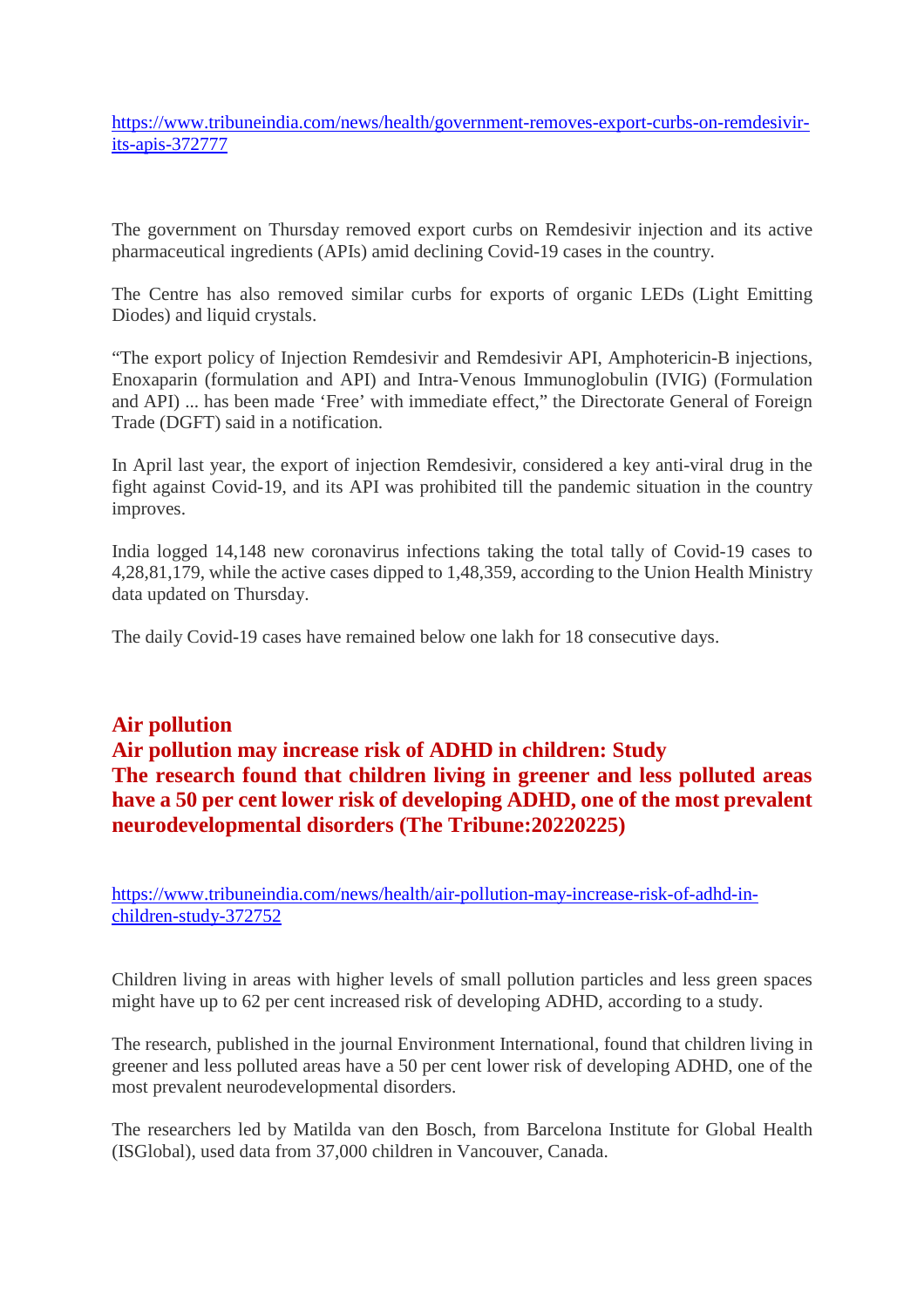They analysed the possible associations between exposure to greenness, small pollution particles (PM2.5) and noise in early life with later incidence of ADHD, which affects up to approximately 5-10 per cent children and adolescents.

"We observed that children living in greener neighbourhoods with low air pollution had a substantially decreased risk of ADHD," said van den Bosch.

"This is an environmental inequality where, in turn, those children living in areas with higher pollution and less greenness face a disproportionally greater risk," she said.

The study used administrative data of births from 2000 to 2001 and retrieved data on ADHD cases from hospital records, physician visits and prescriptions.

The percentage of green space in the participants' neighbourhood was estimated with a novel and precise satellite metric, while the residential levels of two air pollutants—NO2 and PM2.5 -- as well as noise levels were estimated using available exposure models.

The possible associations between the three environmental exposures and ADHD were assessed using a statistical model that allowed to determine hazard ratios.

The researchers were able to identify 1,217 cases of ADHD, equivalent to a 4.2 per cent of the total study population.

The green space analysis revealed that participants living in areas with a greater percentage of vegetation had a lower risk of ADHD, the researchers said.

The results show that a 12 per cent increase in vegetation percentage was associated with a 10 per cent reduction in the risk of ADHD, they said.

The study found that participants with a higher exposure to fine particles had higher risk of ADHD.

No associations were found for the rest of environmental exposures assessed: NO2 and noise, they said.

The results are consistent with previous studies, which found associations between green space and air pollution, respectively, with ADHD.

However, most of the research conducted until now focused on the evaluation of single exposures and rarely evaluated joint effects of multiple environmental exposures.

"These associations are particularly relevant because exposures take place in early life, a crucial period for brain development where children are especially vulnerable," van den Bosch said.

"Our findings also show that the associations between PM2.5 and ADHD were attenuated by residential green space and vice versa, as if the beneficial effects of vegetation and the harmful effects of PM2.5 neutralised each other," said Weiran Yuchi, from the University of British Columbia, and first author of the study.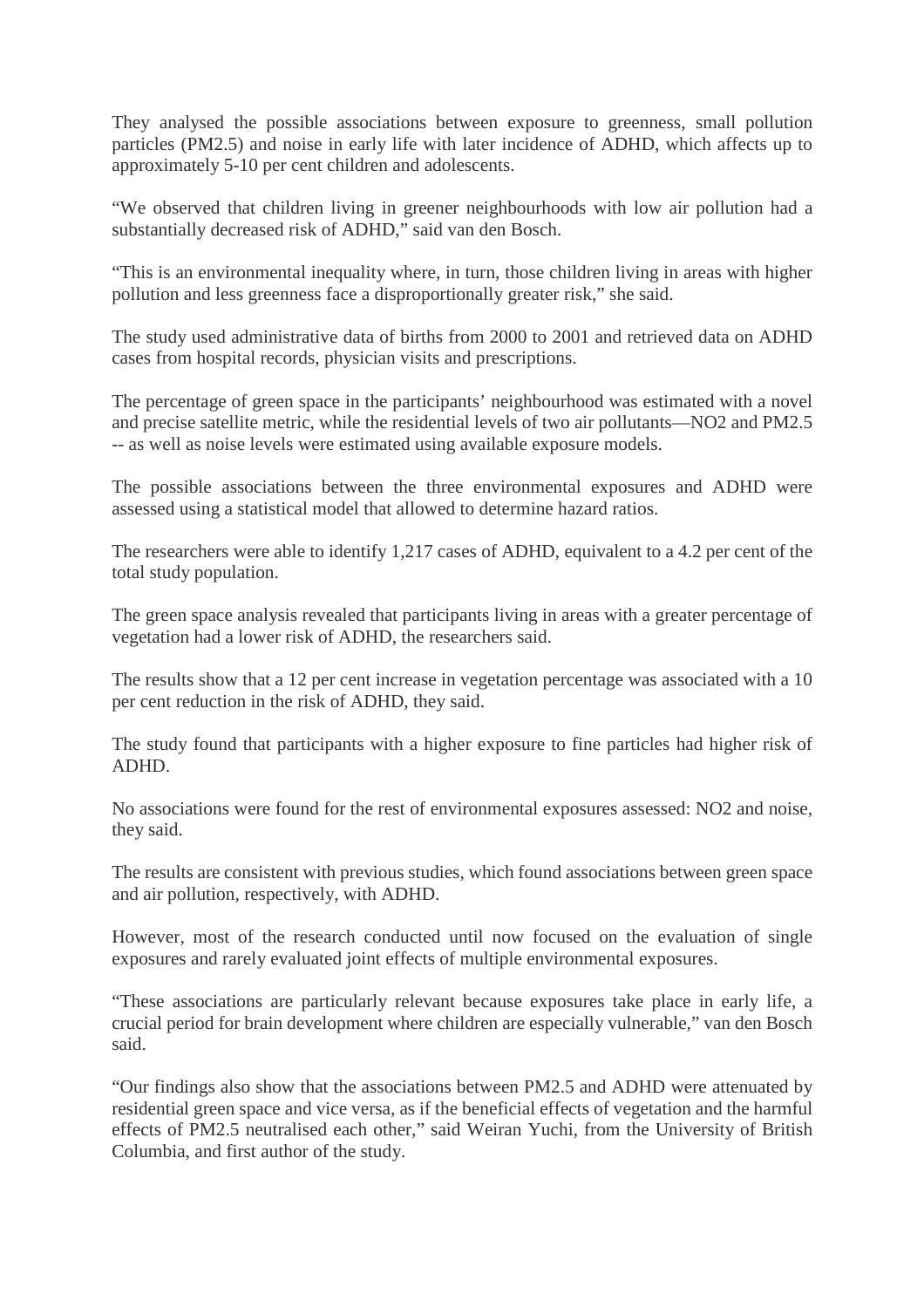#### **Omicron 'silent killer'**

#### **Omicron 'silent killer', recovery takes long: CJI (The Tribune:20220225) Omicron 'silent killer', recovery takes long: CJI Chief Justice of India NV Ramana. File photo**

https://www.tribuneindia.com/news/nation/omicron-silent-killer-recovery-takes-long-cji-372543

Describing the Omicron variant of Covid-19 as a "silent killer", Chief Justice of India NV Ramana today said it took a long time to recover from the latest strain.

"I suffered in the first wave and recovered in four days, but now in this wave, it has been 25 days and I am still suffering," the CJI told the Supreme Court Bar Association president Vikas Singh after the latter requested that the top court now revert to full physical hearing.

The CJI said there was a jump of 15,000 in Omicron cases. As Singh said Omicron was much milder, Justice Ramana said it had been 25 days and he was still suffering. —

#### **Global reports hail India's Covid vaccination drive**

#### **Reports acknowledge robustness of Indian vaccine drive and major challenges faced in their delivery and administration(The Tribune:20220225)**

https://www.tribuneindia.com/news/nation/global-reports-hail-indias-vax-drive-372480

Two newly published global reports backed by Harvard Business School have acknowledged the robustness of the Indian Covid-19 vaccine drive and the major challenges the government faced in delivering and administering vaccines to a majority of its 1.3 billion people.

Released by Health Minister Mansukh Mandaviya today, reports of the Institute for Competitiveness (part of the global network of the Institute for Strategy and Competitiveness and affiliated to Harvard Business School), hail the Centre's initiative of working with the state governments to ensure free and equitable distribution and effective management of vaccine eagerness along with addressing vaccine hesitancy prevalent in certain pockets.

Centre's initiative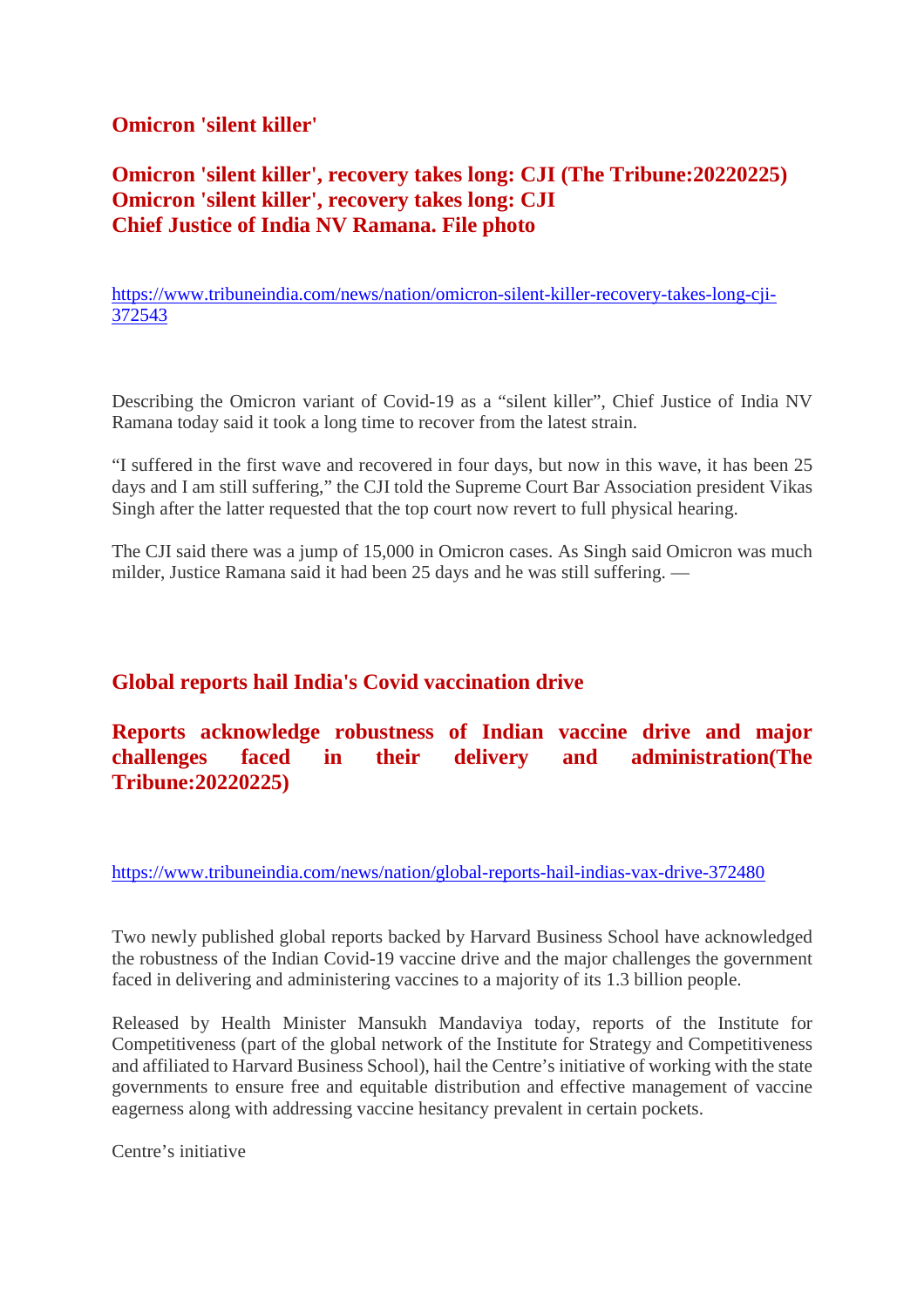Reports of the Institute for Competitiveness highlight all crucial aspects that have contributed to the success of India's vaccine development & administration efforts

It mentions the scientific and phased approach in covering beneficiaries, starting with frontline workers and then expanding it to cover all adults

They say India aligned itself with the world and entered the Covid vaccine manufacturing race on March 11, 2020, with the ICMR and Bharat Biotech announcing a partnership to develop an indigenous vaccine.

Titled "Covid-19 — India's Vaccine Development Story" and "India's Covid-19 Vaccination Administration Journey", the reports highlight all crucial aspects that have contributed to the success of India's vaccine development and administration efforts, including manufacturing of indigenous vaccines, sturdy and timely procedures and protocols for approvals that ensured the safe administration of vaccination. It also mentions the scientific and phased approach in covering beneficiaries starting with health and frontline workers and the elderly with comorbidities and then expanding to cover all adults and eventually 15 to 18-year-olds.

He said, "This documentation records the world's largest vaccination drive — India's scientific capacity demonstrated by the development of indigenous vaccines; our ability to trace, test, treat and contain the infection spread."

#### **LifeScience (The Tribune:20220225)**

http://onlineepaper.asianage.com/articledetailpage.aspx?id=16190099

## Cadila Health to become Zydus Lifesciences

The Zydus Group said its listed entity Cadila Healthcare would now be known as Zydus Lifesciences Ltd as part of new brand identity. The Ahmedabad-based group is present in 55 countries, with 36 manufacturing plants, 8 R&D centres, 1,400 research scientists and 23,000 employees worldwide. "Our new brand identity is a confluence of what we truly are," MD Sharvil Patel said in a statement.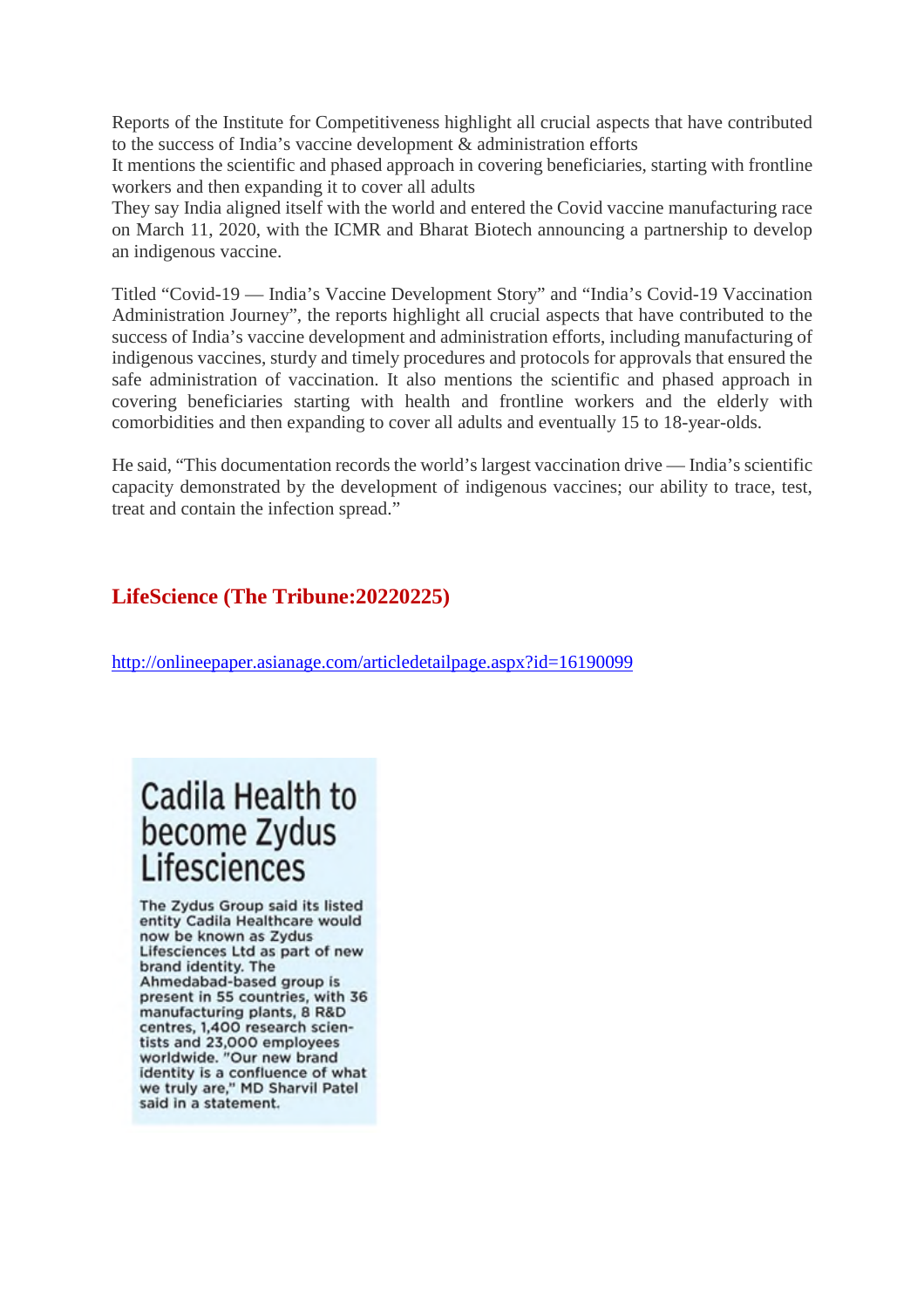#### **Digestion**

#### **Follow these five steps to improve digestion According to nutritionist Bhakti Kapoor, when digestion does not happen as it should, "your body sends you clear signals"(The Indian Express:20220225)**

https://indianexpress.com/article/lifestyle/health/improve-digestion-health-steps-fibre-waterexercise-7787067/

how to digest food better, steps to digest food, how to make digestion better, tips for easy digestion, digestive health, indian express newsA few simple lifestyle tweaks in diet and physical activity "can help your digestive system do the job it is meant to do more efficiently". (Photo: Getty/Thinkstock)

When food does not get digested well, it can cause a host of problems including feeling bloated and nausea. Digestive health is important, and as experts say, the gut ultimately dictates how your body and mind functions.

According to nutritionist Bhakti Kapoor, when digestion does not happen as it should, "your body sends you clear signals, such as excessive gas, bloating, high acidity, frequent loose motions, or bowel irregularity".

ALSO READ |Why Ayurveda recommends against consuming curd at night, and on a daily basis

She took to Instagram to mention that a few simple lifestyle tweaks in diet and physical activity "can help your digestive system do the job it is meant to do more efficiently", which is to "fully deliver and absorb nutrients for overall health and smoothly rid the body of its unwanted waste".

She listed the following five points to improve digestion in a simple manner:

#### **Food and Nutrition**

#### **'Nectar on earth': Why Ayurveda highly recommends the consumption of buttermilk**

**"Enjoy this 'divine healing digestive drink- takra' and keep indigestion at bay," Ayurvedic expert Dr Dixa Bhavsar said"(The Indian Express:20220225)**

https://indianexpress.com/article/lifestyle/health/nectar-on-earth-buttermilk-health-benefitsquick-easy-recipe-ayurveda-7784011/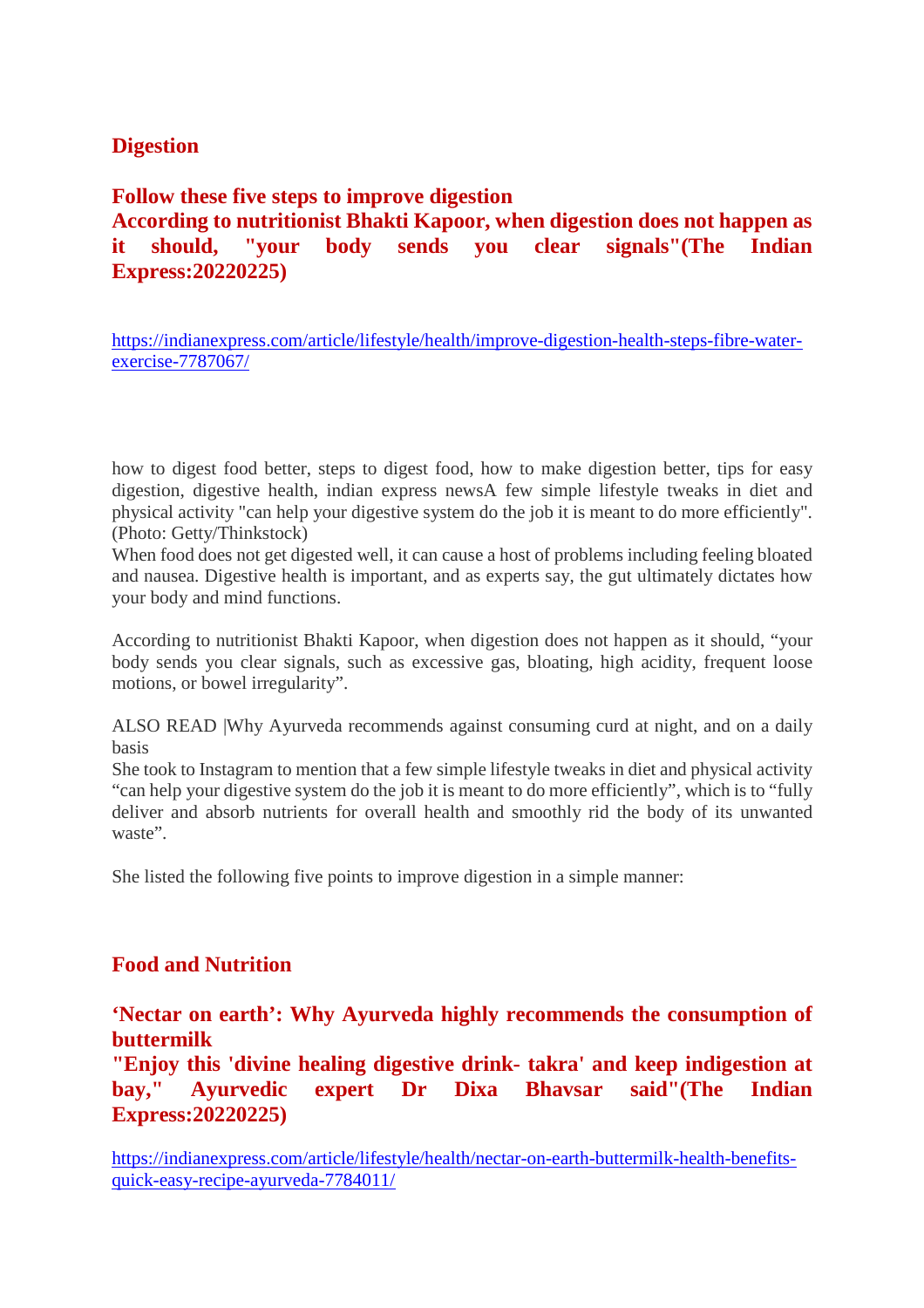buttermilkButtermilk has a host of health benefits. (Source: Unsplash)

With winter gradually receding and summer almost knocking on our doors, it's time to indulge in healthy beverages that will not only provide relief during the sultry months but also benefit health. As such, what better than enjoying a glass of buttermilk with your meals?

According to Ayurveda, "He who uses takra (buttermilk) daily does not suffer from diseases, and diseases cured by takra do not recur; just as amrita (nectar) is for the gods, takra is to humans"

ALSO READ |Nutritionist suggests 10 winter superfoods for 'bone health, immunity, good skin and hair'

Buttermilk is not just a delicious drink, but is also super healthy and can help treat many diseases. Ayurvedic expert Dr Dixa Bhavsar said, "Ayurveda uses buttermilk both to maintain health and to treat diseases."

Here are some benefits, as shared by the expert.

\*Is easy to digest, has an astringent and sour taste, and is hot in nature.

\*Improves digestion and mitigates kapha and vata.

\*In Ayurvedic treatment, it is useful in the treatment of inflammation, digestive disorders, gastrointestinal disorders, lack of appetite, spleen disorders, and anaemia.

\*Is highly beneficial in vata imbalance related disorders.

#### **Alzheimer's-related symptoms**

**New landmark study sheds light on the possible cause of Alzheimer's-related symptoms**

**The researchers found that the loss of synapses or connections between brain cells was strongly associated with poor performance on cognitive tests"(The Indian Express:20220225)**

https://indianexpress.com/article/lifestyle/health/study-alzheimers-disease-memory-causesynaptic-loss-study-7788573/

alzheimer'sWhat may be causing alzheimer's? A new study has some answers (Source: Getty Images/Thinkstock)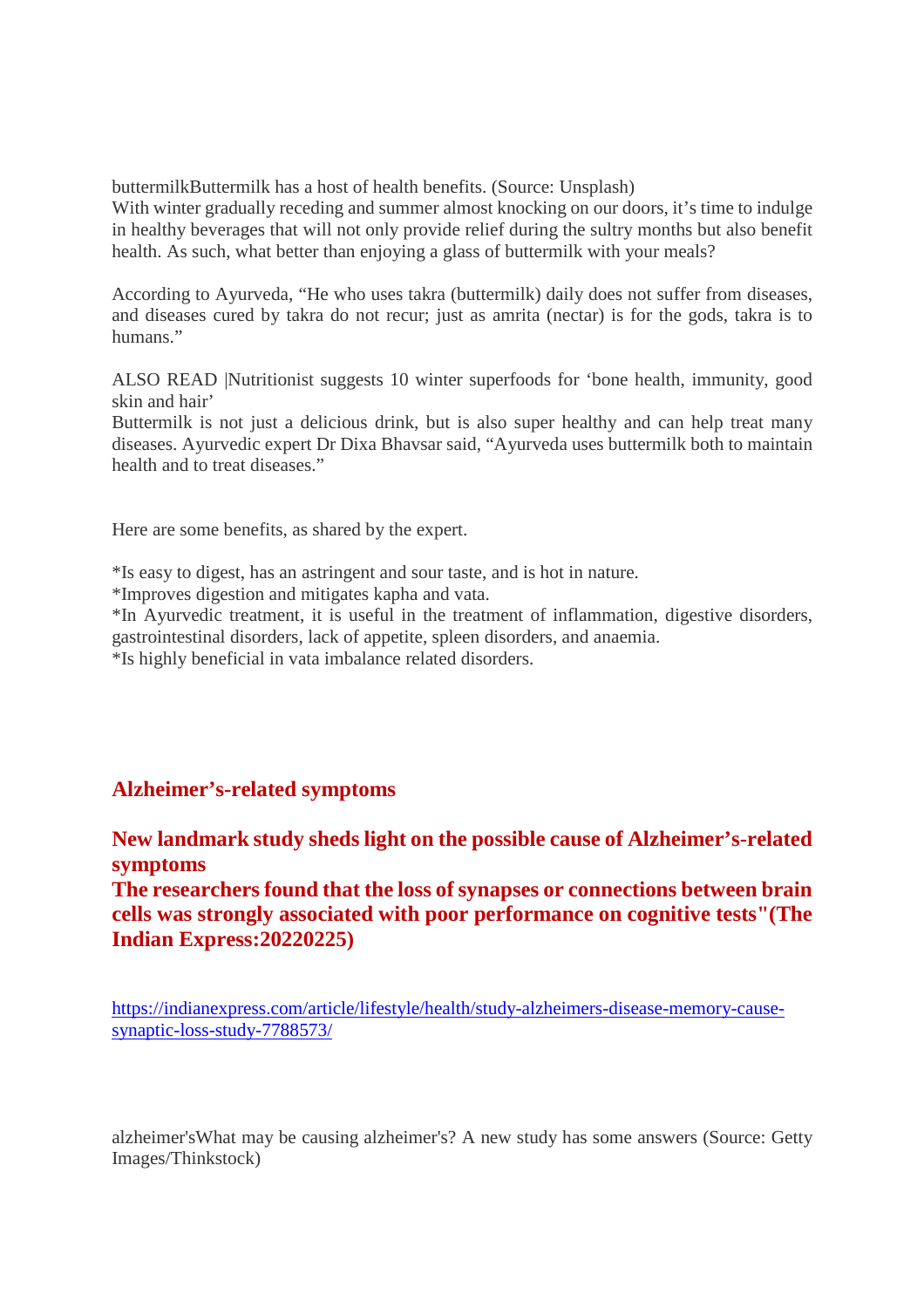For many years, it has been believed that degenerative brain cells caused Alzheimer's-related symptoms like memory loss, but a new study that used advanced imaging technology has highlighted how it is synaptic loss that is responsible for the condition.

Using positron emission tomography (PET) scanning technology, Yale University researchers gauged the role of synaptic loss through a small number of brain biopsies and post-mortem brain exams conducted on patients with moderate or advanced disease. Synaptic loss is associated with sensory, motor, and cognitive impairments in neurodegenerative conditions.

Also Read |Alzheimer's care amid pandemic: All you need to know

According to mayoclinic.org, Alzheimer's disease is a progressive neurologic disorder that causes the brain to shrink (atrophy) and brain cells to die. Alzheimer's disease is the most common cause of dementia — a continuous decline in thinking, behavioral and social skills that affects a person's ability to function independently.

World alzheimer's day 2020, world Alzheimer's day, what is alzheimer's, indianexpress.com, indianexpress, Here's what you need to know about alzheimer's and its cause (Source: Getty Images/Thinkstock)

Published in the journal Alzheimer's and Dementia: The Journal of the Alzheimer's Association, on February 17, 2022, the study used the new glycoprotein 2A (SV2A) PET imaging scan to measure metabolic activity at the brain synapses of 45 people diagnosed with mild to moderate Alzheimer's disease.

How does the technology work?

Dr Pavan Pai, neurologist, Wockhardt Hospital, Mira Road informed indianexpress.com that the PET scan allows the doctor to check for any abnormalities present in the body. "Special dye with radioactive tracers can be injected into a vein in the arm based on what part of the body is being examined. Then, the doctor will tell you how the organs and tissues are working and check for heart problems, memory disorders, or cancer. This scan tends to detect changes in one's cells. Furthermore, this scan will also help with amyloid protein plaques in the brain linked to Alzheimer's disease. Alzheimer's can be diagnosed even before one notices the symptoms. The distinct patterns of cerebral glucose metabolism also help in differentiating Alzheimer's from other causes of dementia," he said.

The researchers then measure each person's cognitive performance in five key areas: verbal memory, language skills, executive function, processing speed, and visual-spatial ability.

Also Read |What is Deep Brain Stimulation? Doctor explains the 'fully-awake' surgical method for Parkinson's Disease

The study notes that the researchers can now track the loss of synapses in patients over time, providing better understanding of development of cognitive decline in individuals, said Christopher van Dyck, a professor of psychiatry, neurology, and neuroscience at Yale School of Medicine, director of the Yale Alzheimer's Disease Research Center, and senior author of the paper.

"The findings help us understand the neurobiology of the disease and can be an important new biomarker to test the efficacy of new Alzheimer's drugs," said Adam Mecca, assistant professor of psychiatry and lead author of the paper.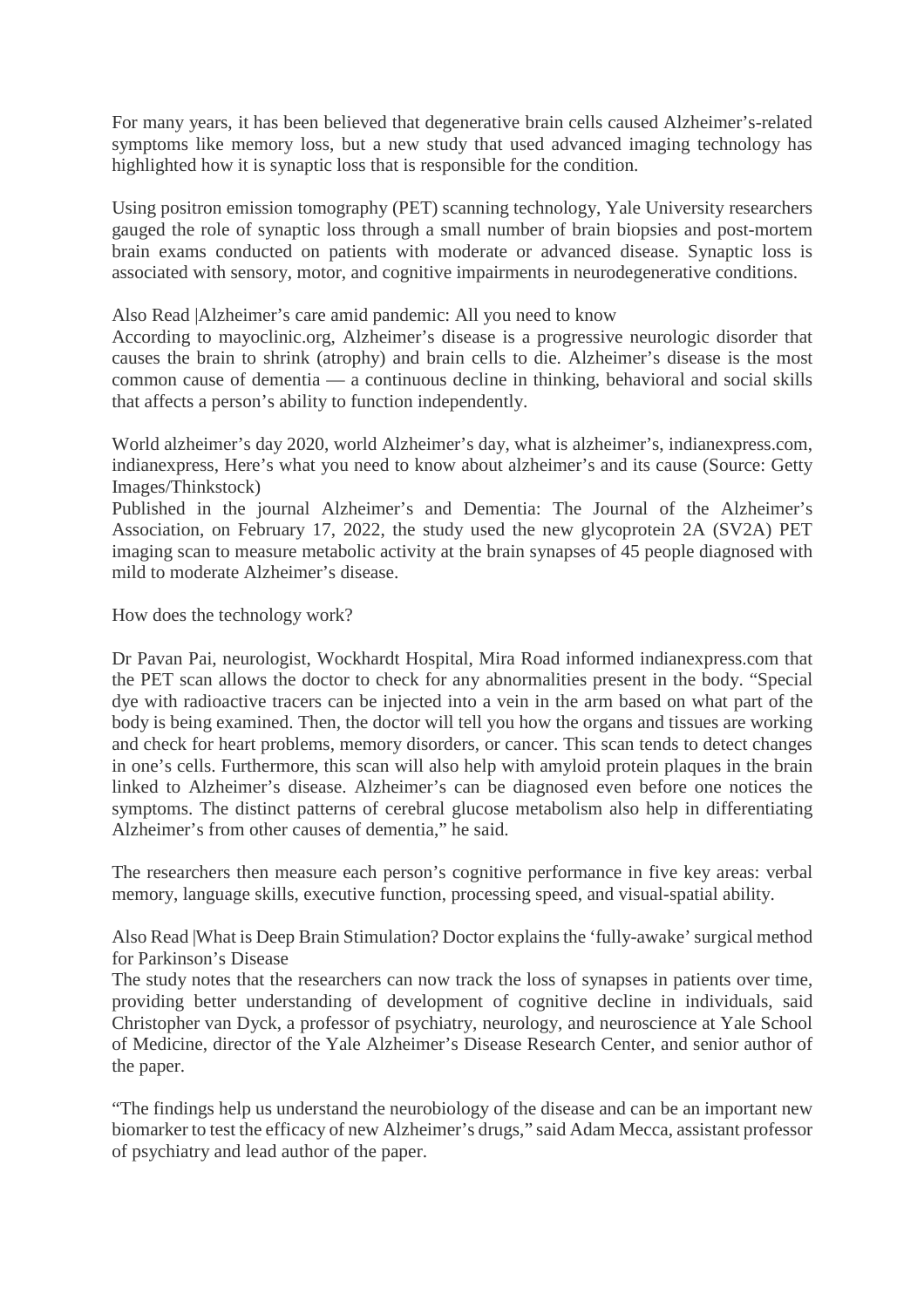How pertinent is this study?

Dr Pradeep Mahajan, regenerative medicine researcher, StemRx Bioscience Solutions Pvt. Ltd., Mumbai states that Alzheimer's disease is a major cause of dementia and it's prevalence is increasing worldwide. "PET scanning enabled researchers to observe the loss of synapses (gaps between nerve cells) even in patients with mild AD in the study. This is a newer mechanism as, for long it has been believed that Alzheimer's symptoms are caused by loss of connections between brain cells. Also, certain unwanted proteins accumulate in the brain in AD, which largely go undetected in early stages. PET identifies cellular level/metabolic changes, thus can be used to detect diseases earlier than other tests," he told indianexpress.com.

According to Dr Mahajan, an annual or biennial PET scan could be recommended in older individuals to observe changes of Alzheimer's, thereby enabling early identification even before symptoms set in and delay cognitive decline.

#### **Omicron sub-lineage BA.2**

#### **Why Omicron sub-lineage BA.2 spreads faster than BA.1 "(The Hindu:20220225)**

https://www.thehindu.com/sci-tech/why-omicron-sub-lineage-ba2-spreads-faster-thanba1/article65064889.ece

Racing virus: After quickly spreading to many countries and becoming the dominant strain in circulation the Omicron sub-lineage BA.2 is now following the in the footsteps of BA.1 in many countries.

Racing virus: After quickly spreading to many countries and becoming the dominant strain in circulation the Omicron sub-lineage BA.2 is now following the in the footsteps of BA.1 in many countries. | Photo Credit: Getty Images

A few studies are now discovering that BA.2 sub-lineage has even higher propensity than BA.1 to spread among people

After quickly spreading to many countries and becoming the dominant strain in circulation within a very short time after Omicron was designated as a variant of concern on November 26, 2021, the Omicron sub-lineage BA.2 is now following the in the footsteps of BA.1 in many countries, including Denmark, the Philippines and South Africa in the past few weeks. This suggests that the sub-lineage BA.2 has a "selective advantage" over the original Omicron variant — BA.1 sub-lineage.

Cluster of sequences

The BA.2 has a "cluster of sequences that share many of the same mutations as the 'original' Omicron (BA.1) but is missing some mutations and has some other new ones," Dr Emma Hodcroft, co-developer of Next Strain tweeted.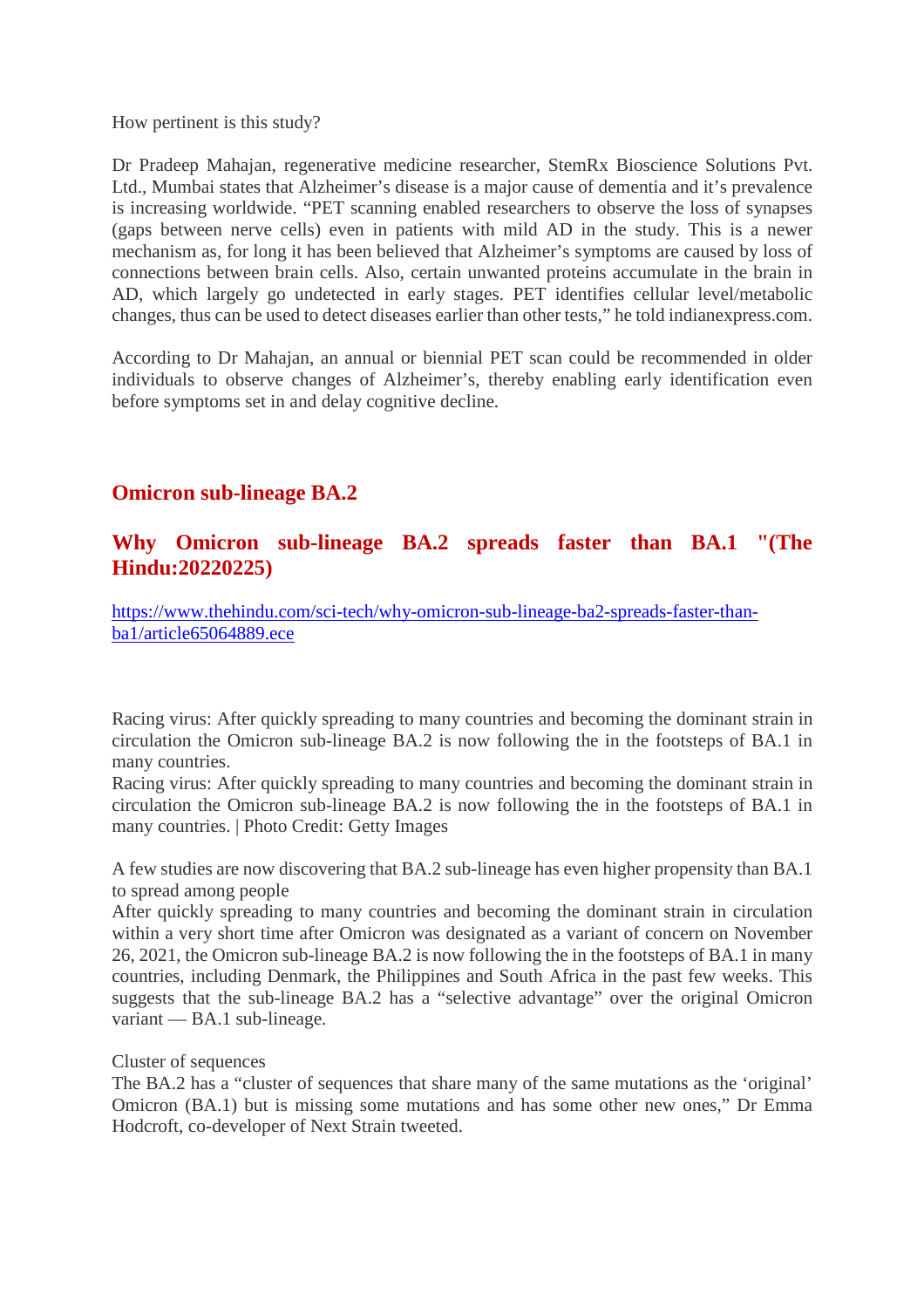A few studies are now discovering that BA.2 sub-lineage has even higher propensity to spread among people and has the ability to infect people who have been fully vaccinated and/or previously infected by escaping from neutralising antibodies induced by vaccination or infection.

A study was carried out in 24 individuals who were fully vaccinated and received a booster shot of the Pfizer vaccine and eight participants who were naturally infected with SARS-CoV-2. In people who have been fully vaccinated with the Pfizer vaccine, compared with the Wuhan strain, there was a 23-fold and 27-fold reduction in median neutralising antibody titres to BA.1 and BA.2, respectively. The results were posted in a preprint server medRxiv on February 7. Preprints are yet to be peer-reviewed.

#### Good protection

Two weeks after a booster shot, the reduction in median neutralising antibody titres to BA.1 and BA.2 was only 6.1-fold and 8.4-fold, respectively, compared with the Wuhan strain. The neutralising antibody titres to BA.2 were about 1.4-fold lower than BA.1. From a public health perspective, the study found that when vaccinated individuals were infected with BA.1, they developed robust neutralising antibodies against BA.2. So BA.1 infection in vaccinated people offered good protection against BA.2.

The differences in protection to BA.1 and BA.2 in both fully vaccinated and those who received a booster shot were not sufficiently different to explain why BA.2 is spreading widely in many regions of the world.

#### Difference in resistance

Another study by a team led by Dr. Dan H. Barouch from the Center for Virology and Vaccine Research, Boston, Massachusetts, U.S. found that both BA.1 and BA.2 had comparable ability to escape neutralising antibodies in people who are either fully vaccinated or naturally infected. Using a panel of 19 neutralising monoclonal antibodies as probes, the researchers found that like BA.1, BA.2 also totally or severely resisted 17 of 19 monoclonal antibodies but with certain critical differences. BA.1 was more resistant to one class of antibodies than BA.2, while BA.2 was more resistant to another class of antibodies tested. The results were posted as a preprint in bioRxiv sever on February 9.

"These findings have important public health implications and suggest that the increasing BA.2 frequency in the context of the BA.1 surge is likely related to increased transmissibility rather than enhanced immunologic escape," Dr. Dan H. Barouch and others write.

#### More infectious

Another study carried out in over 8,500 Danish households that were infected with the Omicron variant by a team led by Frederik Plesner Lyngse from the Danish Ministry of Health, Copenhagen, Denmark, found that unvaccinated, fully vaccinated and those who have received a booster shot were more susceptible to infection by BA.2 than BA.1. In short, BA.2 was more infectious than BA.1.

Surprisingly, the "relative increase in susceptibility was significantly greater in vaccinated individuals compared to unvaccinated individuals which points towards immune evasive properties of the BA.2 conferring an even greater advantage for BA.2 in a highly vaccinated population such as Denmark," the researchers note.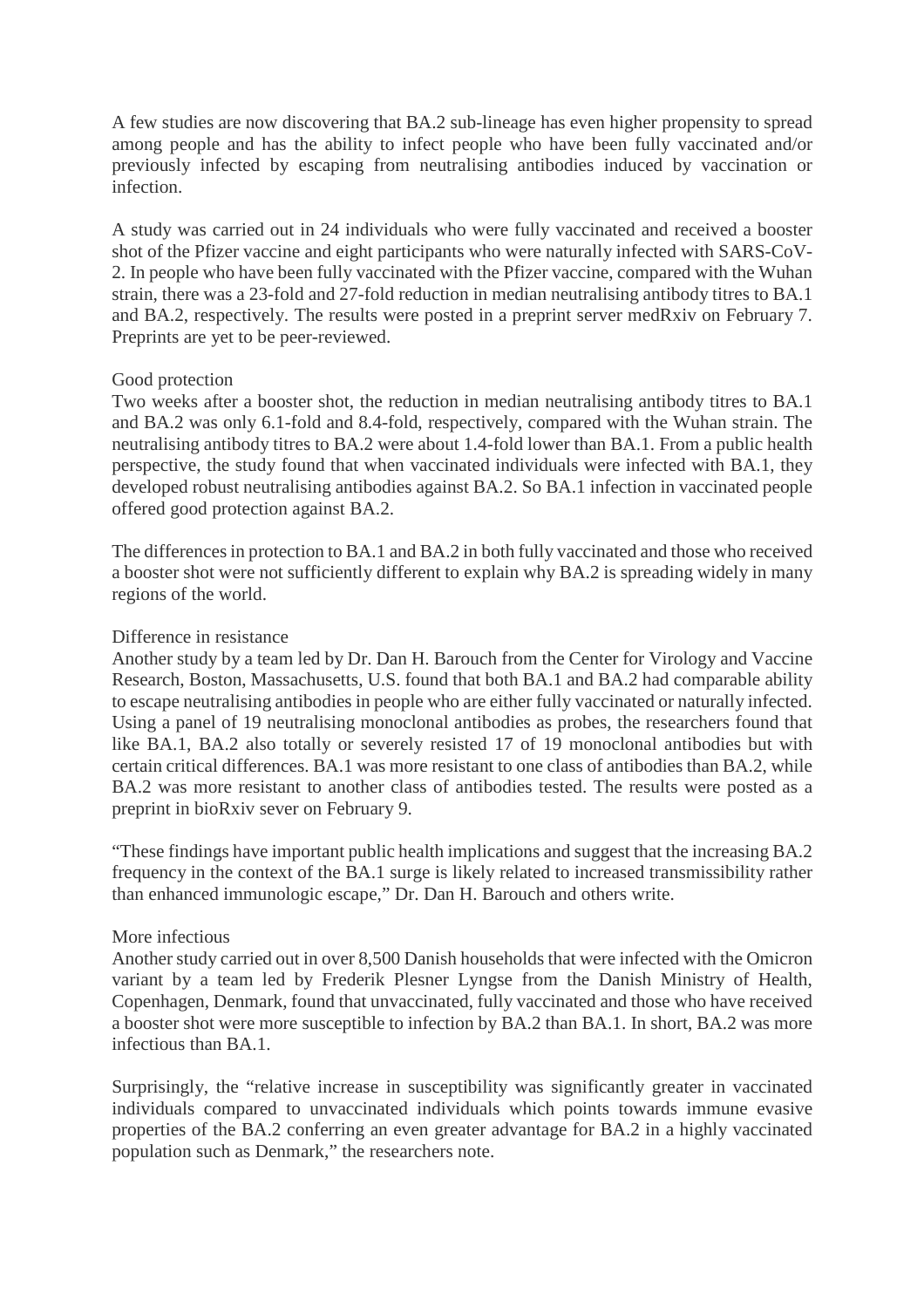Unvaccinated people infected with BA.2 had greater transmissibility than those who were infected by BA.1. But this difference between BA.1 and BA.2 was not seen in people who have been fully vaccinated or among those who have taken a booster shot. The results are posted on a preprint server medRxiv on January 30, this year.

"We conclude that Omicron BA.2 is inherently substantially more transmissible than BA.1, and that it also possesses immune-evasive properties that further reduce the protective effect of vaccination against infection, but do not increase its transmissibility from vaccinated individuals with breakthrough infections," the Danish researchers write.

Hamster experiments

Another study posted as preprint in bioRxiv found that in cell culture, BA.2 had higher ability to replicate in human nasal epithelial cells and also the ability to fuse with cells was higher.

Importantly, infection experiments using hamsters showed that BA.2 is more pathogenic than BA.1, the authors write.

In January, another sub-lineage of Omicron — BA.3 — was detected. It has 33 mutations in the spike protein. But none of the mutations are novel. Of the 33 mutations, 31 are seen in BA.1 as well, and the remaining two are seen in BA.2.

Compared with BA.1 and BA.2, the BA.3 sub-lineage is marked by slow spread. One reason could be the absence of six mutations seen in BA.1, according to an article in the BMJ.

A few studies are now discovering that BA.2 sub-lineage has even higher propensity to spread among people and has the ability to infect people who have been fully vaccinated and/or previously infected by escaping from neutralising antibodies induced by vaccination or infection.

While BA.1 infection in vaccinated people offered good protection against BA.2, the differences in protection to BA.1 and BA.2 in both fully vaccinated and those who received a booster shot were not sufficiently different to explain why BA.2 is spreading widely in many regions of the world.

Unvaccinated people infected with BA.2 had greater transmissibility than those who were infected by BA.1. But this difference between BA.1 and BA.2 was not seen in people who have been fully vaccinated or among those who have taken a booster shot.

In January, another sub-lineage of Omicron — BA.3 — was detected. It has 33 mutations in the spike protein. But none of the mutations are novel. Of the 33 mutations, 31 are seen in BA.1 as well, and the remaining two are seen in BA.2.

#### **Human challenge**

#### **Human challenge study finds high viral shedding in asymptomatic people"(The Hindu:20220225)**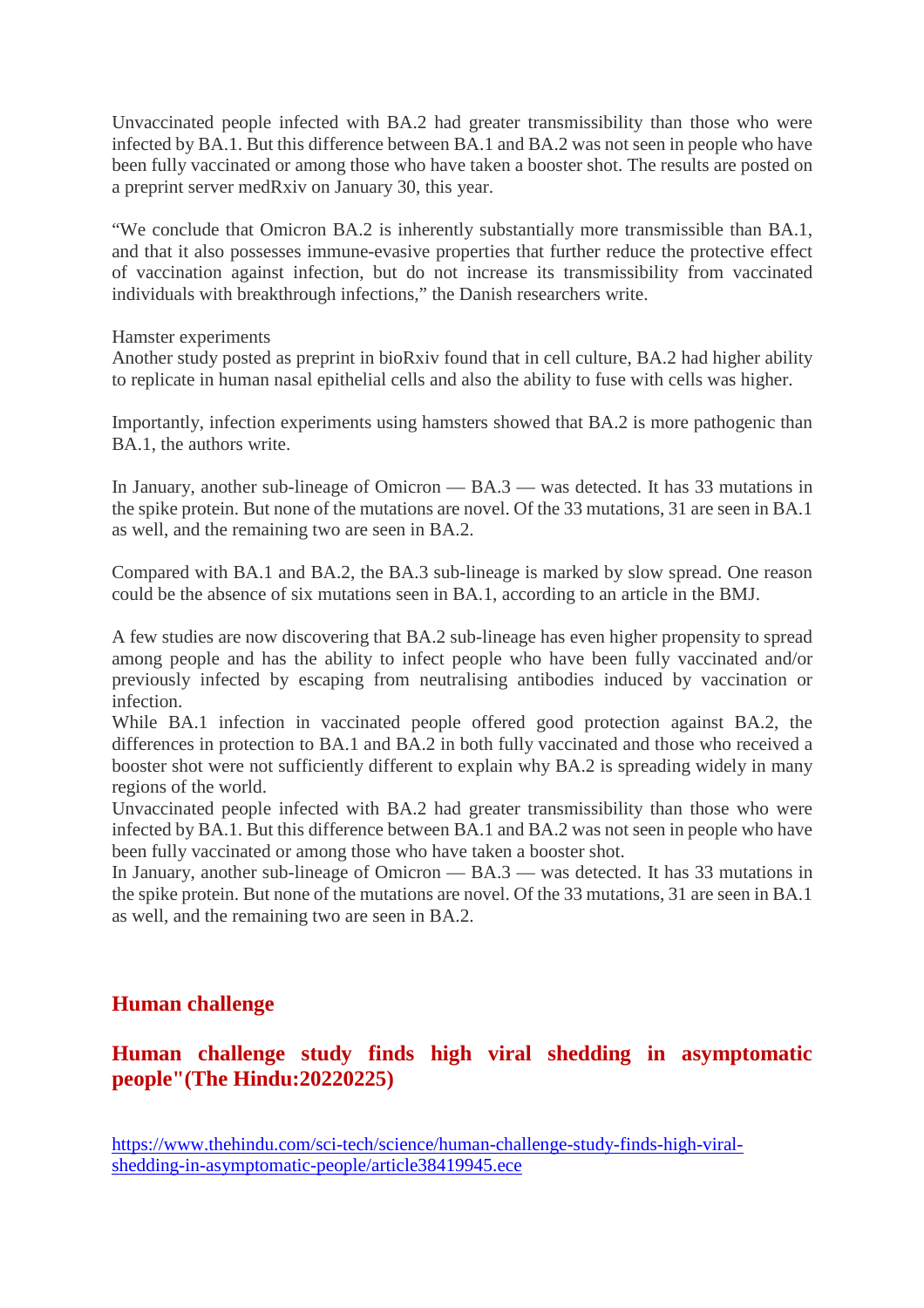Close up of a young man having a nasal swab test done by his doctor Close up of a young man having a nasal swab test done by his doctor | Photo Credit: Geber86

The study first detected the virus in the throat and the nose two days before peak symptoms showed up

The Imperial College London has concluded the first study on 36 participants aged 18–29 years who were deliberately exposed to low dose of SARS-CoV-2 virus through the nose, and the various facets of infection were studied. All the volunteers had no previous infection or vaccination. In all, only 18 of 36 participants became infected, and the viral load in these people increased steeply before peaking on day five post-exposure.

Virus was first detected in the throat but the viral load increased to significantly higher levels in the nose than in the throat. Viral shedding began within two days of infection and the viral load increased to high levels and remained detectable for as long as 12 days after exposure to the virus. The results are posted as a preprint server Research Square. Preprints are yet to be peer-reviewed.

"This paper is the first of a series of deep analyses that this unprecedented consortium will produce. The manufacture of a Delta challenge agent is nearly complete," immunologist Dr. Christopher Chiu from the Imperial College of London who led the team tweeted.

The study did not find any quantitative correlation between viral load and symptoms; high viral load and high viral shedding were seen even among participants who were asymptomatic. This suggests how wrong it is to consider asymptomatic people as less likely to infect others as such people are believed to have low viral load.

#### Before symptoms

While it is estimated that the incubation period is about five days post-exposure before symptoms show up, the human challenge study found that symptoms were found to be associated with viral shedding within two–four days of inoculation. Importantly, virus was first detected in the throat and then the nose about two days before peak symptoms showed up. Viral load in the throat and nose increased steeply to achieve a sustained peak, in many cases before peak symptoms were reached. This corresponds to many modelling studies that indicated up to 44% of transmissions occur before symptoms show up.

"With virus present at significantly higher titres in the nose than the throat, these data provide clear evidence that emphasises the critical importance of wearing face coverings [masks] over the nose as well as mouth," they write.

#### Small steps

Mild-to-moderate symptoms were reported by 16 (89%) infected participants. The symptoms began two–four days after being deliberately exposed to the virus. Loss of smell developed "more gradually" in 12 volunteers. "In this first SARS-CoV-2 human challenge study, no serious safety signals were detected," they write.

Since this is the first time a human challenge study is undertaken using the SARS-CoV-2 virus, and with incomplete understanding of long-term effects following COVID-19 disease, the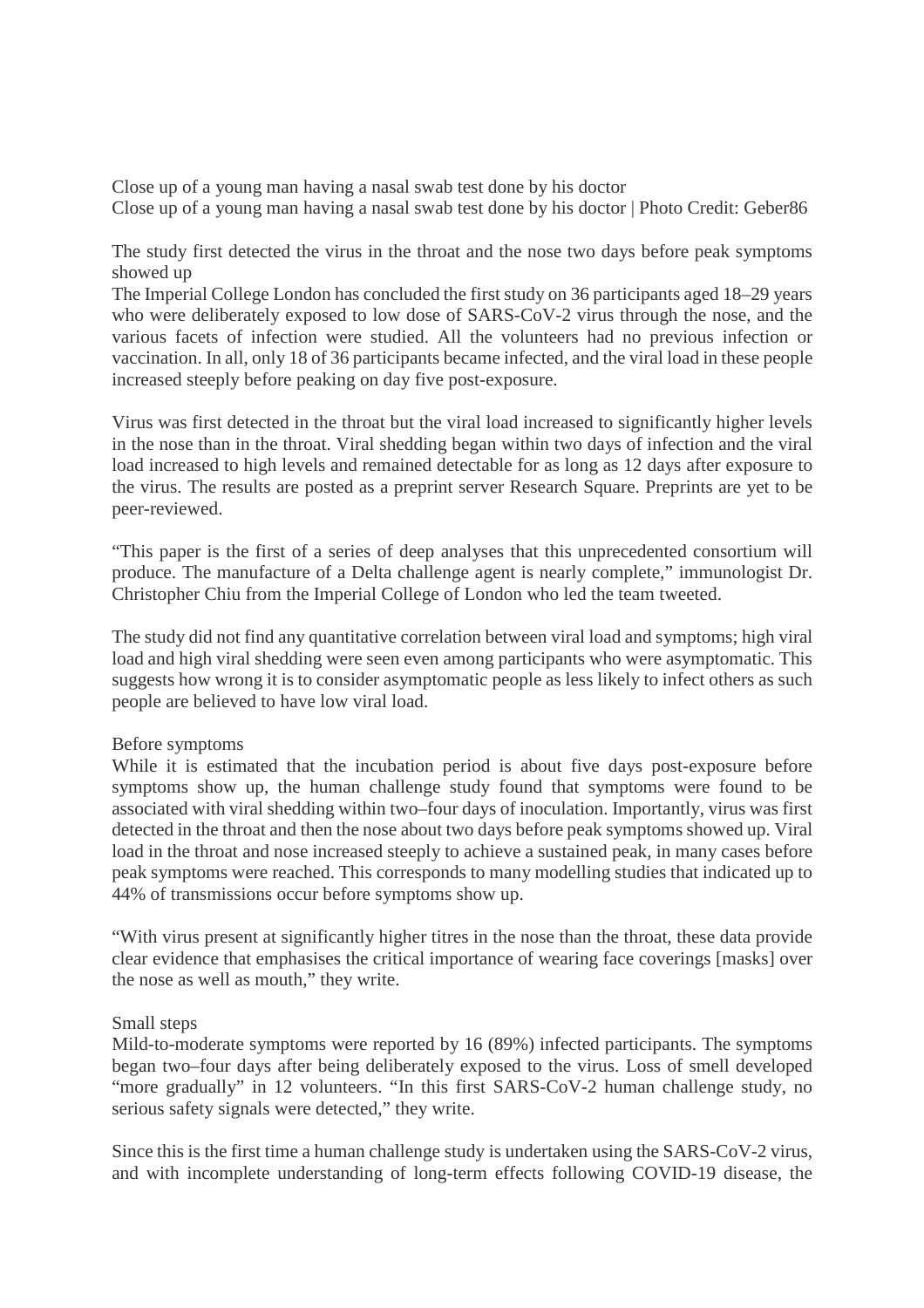study progressed in small steps. They investigators from the Imperial College of London undertook maximum risk reduction at the beginning and proceeded by adding more participants once clinical features of the disease were collected from the earlier sets of people who were deliberately exposed to the virus.

Initially three participants were enrolled followed by seven. All the 10 participants were given remdesivir pre-emptively once nose or throat swabs showed quantifiable SARS-CoV-2 virus. The purpose behind this was to mitigate any risk of progression to severe disease. External experts found that pre-emptive remdesivir treatment was unnecessary.

Of the first 10 participants who received pre-emptive remdesivir on PCR-confirmed infection, six became infected. There was no difference between the viral load between those who received pre-emptive remdesivir and those who did not. Among the six remdesivir-treated individuals, there was an apparent trend towards lower viral load in the nose during treatment and peaking of viral load was also delayed. But no such difference was observed in the throat. Hence pre-emptive remdesivir treatment was discontinued in other volunteers who were enrolled later.

"This study was not designed nor powered to assess the efficacy of early treatment with remdesivir so this remains to be tested," they write.

#### Monoclonal antibodies

Once pre-emptive remdesivir was no longer used, clinical severity criteria based on certain symptoms such as persistent fever, persistent severe cough, greater than mild CT imaging changes were used for providing treatment with monoclonal antibodies (Regeneron), but no such treatment was ultimately required, they write.

In the 18 infected individuals, viral shedding was detected from the throat 40 hours after deliberate introduction. Viral shedding from the throat was detected earlier than in the nose. This is because viral load peaked in the throat earlier than in the nose. Viral load peaked in the throat 112 hours (about 4.7 days) after inoculation, while viral load peaked in the nose 148 hours (about 6.2 days) after the virus was introduced into the nose of participants. "However, at its peak, viral load was significantly higher in nasal samples," they write.

Since some participants continued to shed infectious virus even 12 days after virus introduction, and, on average, viable virus was detectable 10 days post-inoculation (up to eight days after symptom onset). "These data therefore support the isolation periods of 10 days postsymptom onset advocated in many guidelines to minimise onward transmission," they note.

Neutralising antibodies were generated in all infected participants 14 days post inoculation and further increased at 28 days.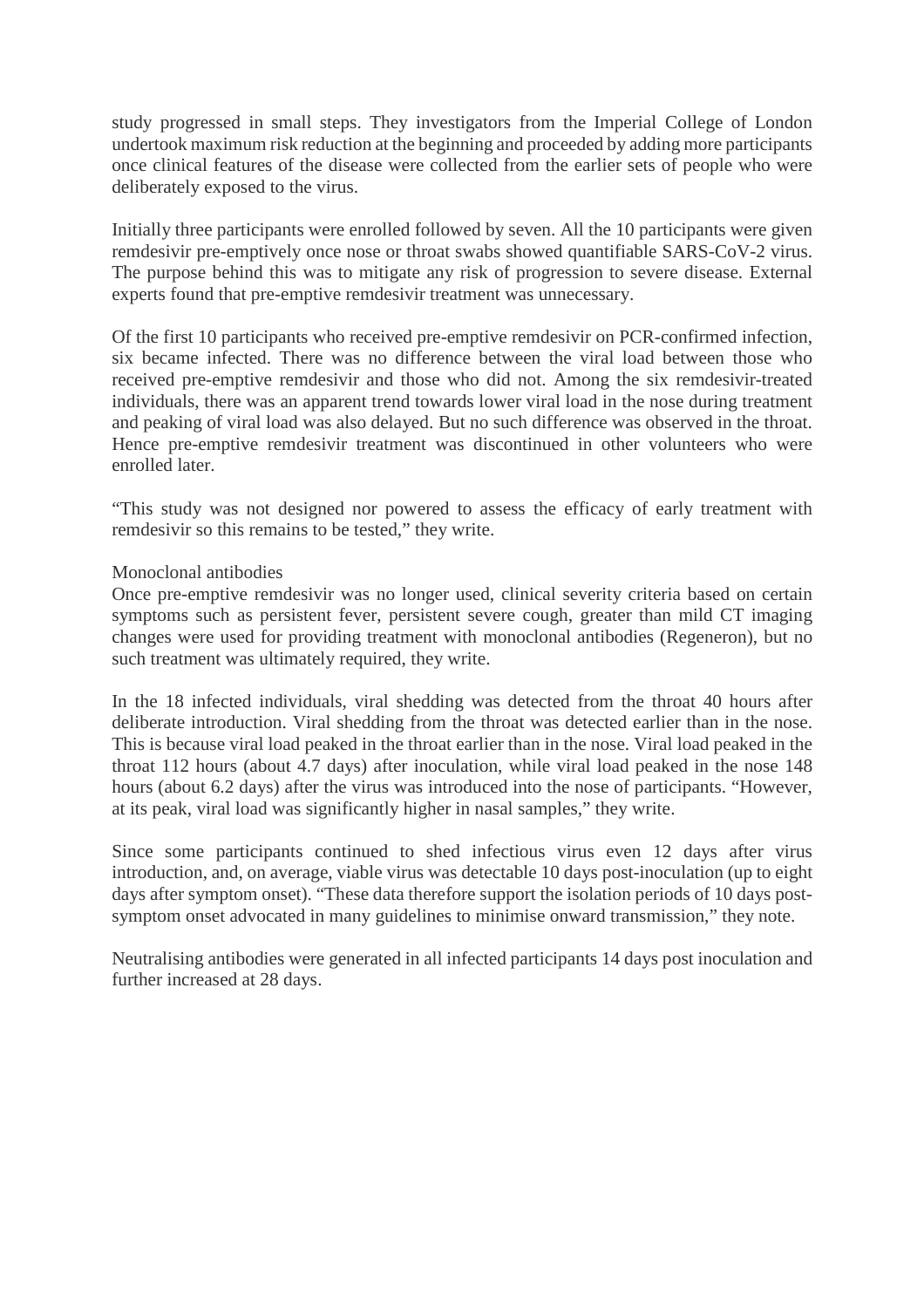#### **Health Care Services**

#### **Govt. to exchange with private hospitals COVID-19 vaccines with longer expiry period"(The Hindu:20220225)**

https://www.thehindu.com/news/national/tamil-nadu/govt-to-exchange-with-privatehospitals-covid-19-vaccines-with-longer-expiry-period/article65081648.ece?homepage=true

A health worker administers a precautionary dose to a senior citizen in Chennai on Thursday. A health worker administers a precautionary dose to a senior citizen in Chennai on Thursday. | Photo Credit: K.V. SRINIVASAN

Directorate of Public Health and Preventive Medicine issues a circular to all deputy directors The Directorate of Public Health (DPH) and Preventive Medicine has instructed all deputy directors of health services (DDHS) and the city medical officer of the Greater Chennai Corporation to review the COVID-19 vaccine availability in all vaccination centres and exchange vials with shorter expiry from private COVID-19 Vaccination Centres (PCVC) with vials having longer expiry available with the Government COVID-19 Vaccination Centres (GCVC).

In a circular issued in line with a letter from the Union Health Ministry, the DPH said that regular review on the status of vaccines available with PCVCs should be conducted either in person or entry in Co-WIN portal to know about vaccines with shorter expiry period.

The Union Health Ministry said that it had no objections to States and Union Territories exchanging near expiry vaccine vials of PCVCs with long expiry vaccine vials available with government centres after due diligence.

All DDHS and city medical officer were instructed to review the vaccine availability in all centres, including PCVCs, and ensure that no vial in GCVCs as well as PCVCs was wasted for reason of shorter expiry. If vaccines were received from the private centres as donation/exchange due to shorter expiry or other reasons, the respective district had to add stock at District Vaccine Store-level to avoid wastage.

Vaccines with shorter expiry from PCVCs can be exchanged with longer expiry vaccines available with GCVCs if the private centres make a request for exchange after ensuring that the vaccines at the PCVCs were maintained as per the temperature norms prescribed by the immunisation division of the Union Health Ministry, the vaccines are beyond one month date of expiry from the date of receipt by DIOs and by deputing the respective cold chain technicians to PCVCs to confirm the functioning of the cold chain equipment.

All DDHS were instructed that the exchanged vaccines should be exhausted before the expiry date.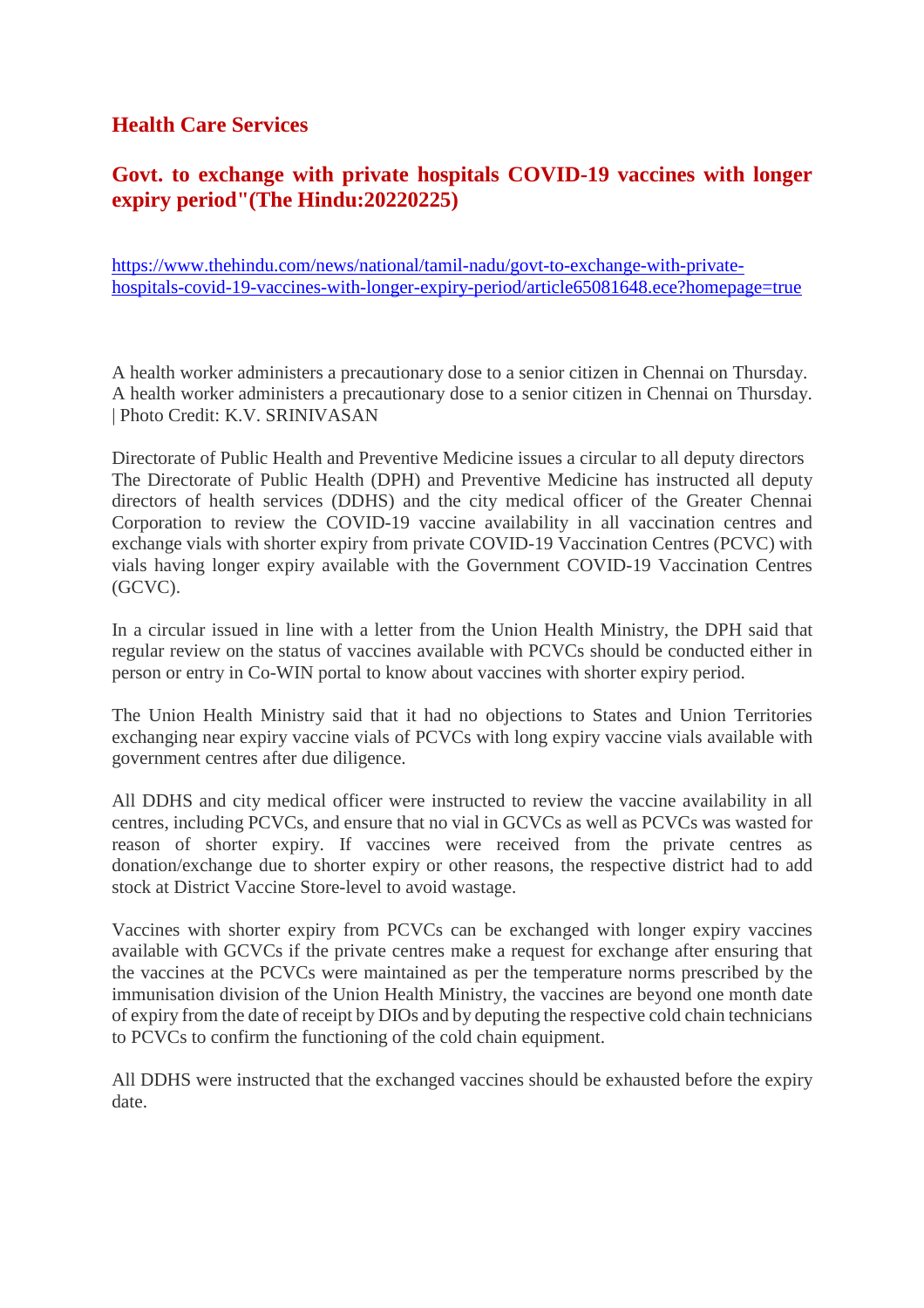#### **COVID-19 patients**

#### **PWD to complete establishing ICU beds for COVID-19 patients"(The Hindu:20220225)**

https://www.thehindu.com/news/cities/chennai/pwd-to-complete-establishing-icu-beds-forcovid-19-patients/article65081152.ece?homepage=true

The ₹70-crore project is being executed along with Tamil Nadu Medical Services Corporation Ltd. with financial assistance of the Centre through the National Health Mission. The ₹70-crore project is being executed along with Tamil Nadu Medical Services Corporation Ltd. with financial assistance of the Centre through the National Health Mission. | Photo Credit: B. JOTHI RAMALINGAM

2,096 ICU beds with oxygent support being set up in 255 tertiary care hospitals The Public Works Department will soon complete the setting up of intensive care unit beds in various hospitals across the State as part of Emergency Covid Response Plan Phase II.

Officials said the work was in full swing to build nearly 2,096 ICU beds with oxygen support in nearly 255 government tertiary care hospitals, including 37 district and 116 taluk hospitals across the State.

The ₹70-crore project is being executed along with Tamil Nadu Medical Services Corporation Ltd. with financial assistance of the Centre through the National Health Mission. In Chennai alone, nearly 305 beds are being established in 14 hospitals, including the Institute of Child Health and Hospital for Children.

About 150 sq. ft. has been allotted to set up each ICU bed and every hospital would be equipped with five, 10, 12 to 35-bed facility depending on the requirement, the officials said. The modular ICU beds would have modern equipment required to monitor the condition of the patients admitted.

The wards would have air-conditioning facility, anti-static flooring, false ceiling and stainless steel doors. Work is being taken up to refurbish windows and doors in the hospitals. The ICU wards would have dedicated rooms for doctors and nurses' station to monitor the condition of the patients.

Civil works, including electrical and toilet facilities, in the ICU wards are being carried out. Work is in progress to provide oxygen pipelines for COVID-19 ICU beds. The project was set to be completed in a few days, the officials added.

#### **Medical Education (Dainik Bhasker 20220225)**

https://epaper.bhaskar.com/detail/1212961/4570291052/mpcg/25022022/120/image/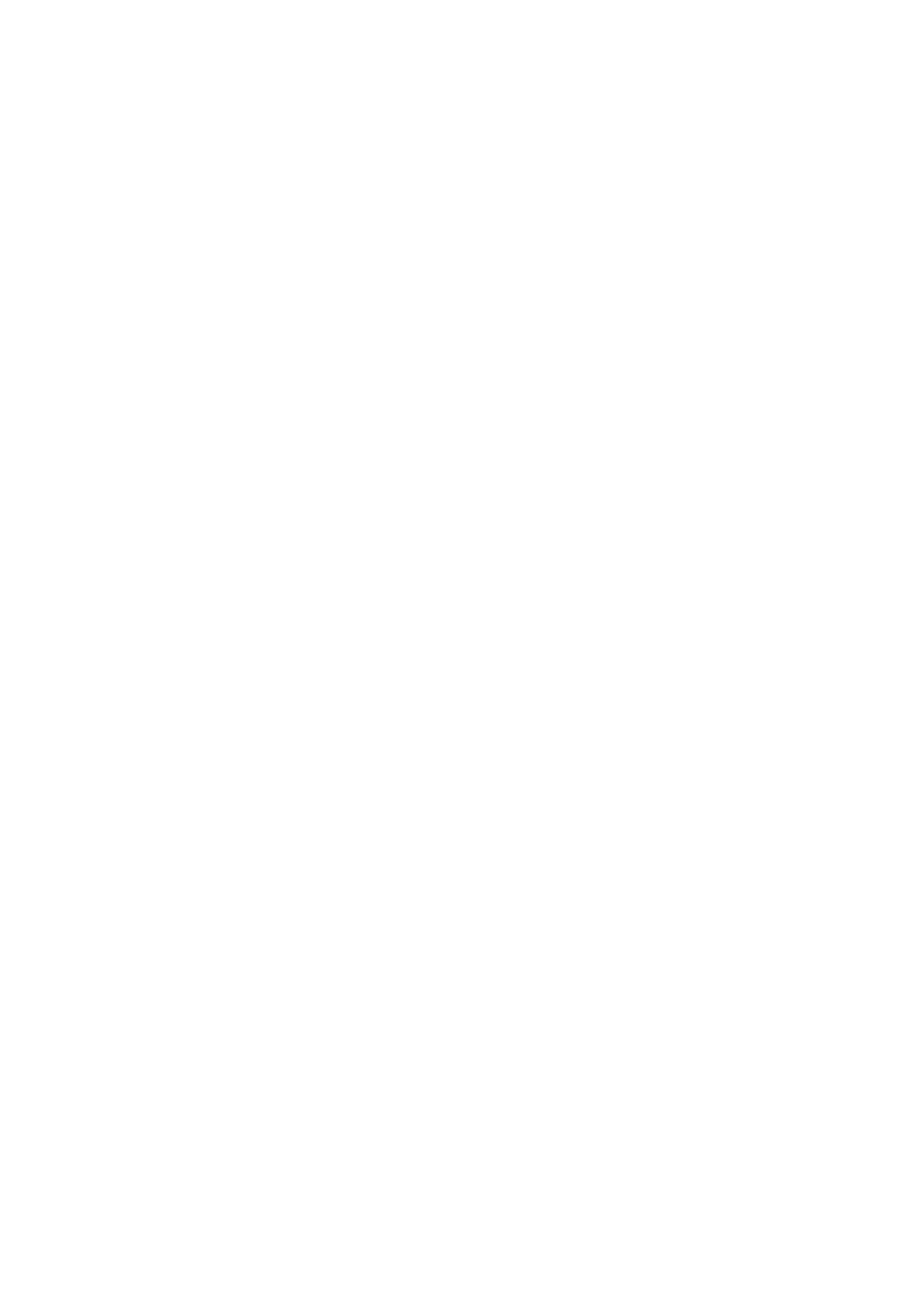# किताबें तैयार करने बनाई कमेटी

# देश में पहली बार... हिंदी में मेडिकल की पढ़ाई, जुलाई में<br>जीएमसी से होगी शुरुआत

वॉररूम बनेगा... मटेरियल तैयार करने का होगा काम

### हेत्थ रिपोर्टर | भोपाल

देश में पहली बार मध्यप्रदेश में मेडिकल की पढाई हिंदी में होगी। हालांकि ये व्यवस्था वैकल्पिक होगी। शुरुआत में एमबीबीएस पहले वर्ष के 3 विषय एनाटॉमी, फिजियोलॉजी व बायोकेमिस्टी को हिंदी में कन्वर्ट (रुपांतरित) किया जाएगा। हिंदी में कंटेंट डेवलपमेंट-कोर्स मटेरियल तैयार करने के लिए एक उच्च स्तरीय हिंदी पाठ्यक्रम निर्धारण समिति बनाए जाएगी। प्रदेश में पायलेट प्रोजेक्ट के तौर पर इसकी शुरुआत गांधी मेडिकल कॉलेज (जीएमसी) भोपाल से होगी। इसके बाद अन्य मेडिकल कॉलेजों में व्यवस्था लागू होगी। व्याख्यान के दौरान टीचर्स को अंग्रेजी के साथ हिंदी का उपयोग करना होगा। नेशनल मेडिकल कमीशन (एनएमसी) हिंदी में पाठ्यपुस्तकों की अनुमति नहीं देता है, इसलिए राज्य सरकार पूरक किताबें तैयार करेगी, जो हिंदी-अंग्रेजी में होंगी। इसके लिए एक कमेटी भी बनाई गई है।

## ऑडियो और विजुअल में भी मिलेगा सिलेबस

हिंदी में सिलेबस किताबों के साथ ही ऑडियो व विज़अल में भी मिलेगा। इसके लिए यूटयूब और पॉडकास्ट भी शुरू किए जाएंगे। चिकित्सा शिक्षा विभाग गठित समिति के लिए वार्षिक कैलेंडर भी बनाएगा। एक साल होने पर इसे अन्य मेडिकल कॉलेजों में लागू किया जाएगा।

## लेखकों से ली अनुवाद करने की अनुमति

अप्रैल महीने में पहले साल की किताबों के कुछ खंड यानी वॉल्युम तैयार कर लिया जाएगा। स्टेप बाय स्टेप इसे लागू किया जाएगा। कॉपी राइट में कोई दिक्कत न हो इसका ध्यान रखा जाएगा। संबंधित विषय के लेखक से उसकी किताब का हिंदी में अनुवाद करने की अनुमति ली जाएगी। कई सारे लेखकों ने इसकी अनुमति दे दी है।

# चीन, रूस जैसे कई देश खुद की भाषा में चलाते हैं सिलेबस

■ जर्मनी, चीन, रूस, फ्रांस जैसे कई देशों में मेडिकल की पढ़ाई स्थानीय भाषा में ही होती है, फिर हमारे देश में क्यों नहीं हो सकती है। अभी शुरुआत जीएमसी से की जाएगी। **-विश्वास सारंग,** मंत्री, चिकित्सा शिक्षा विभाग